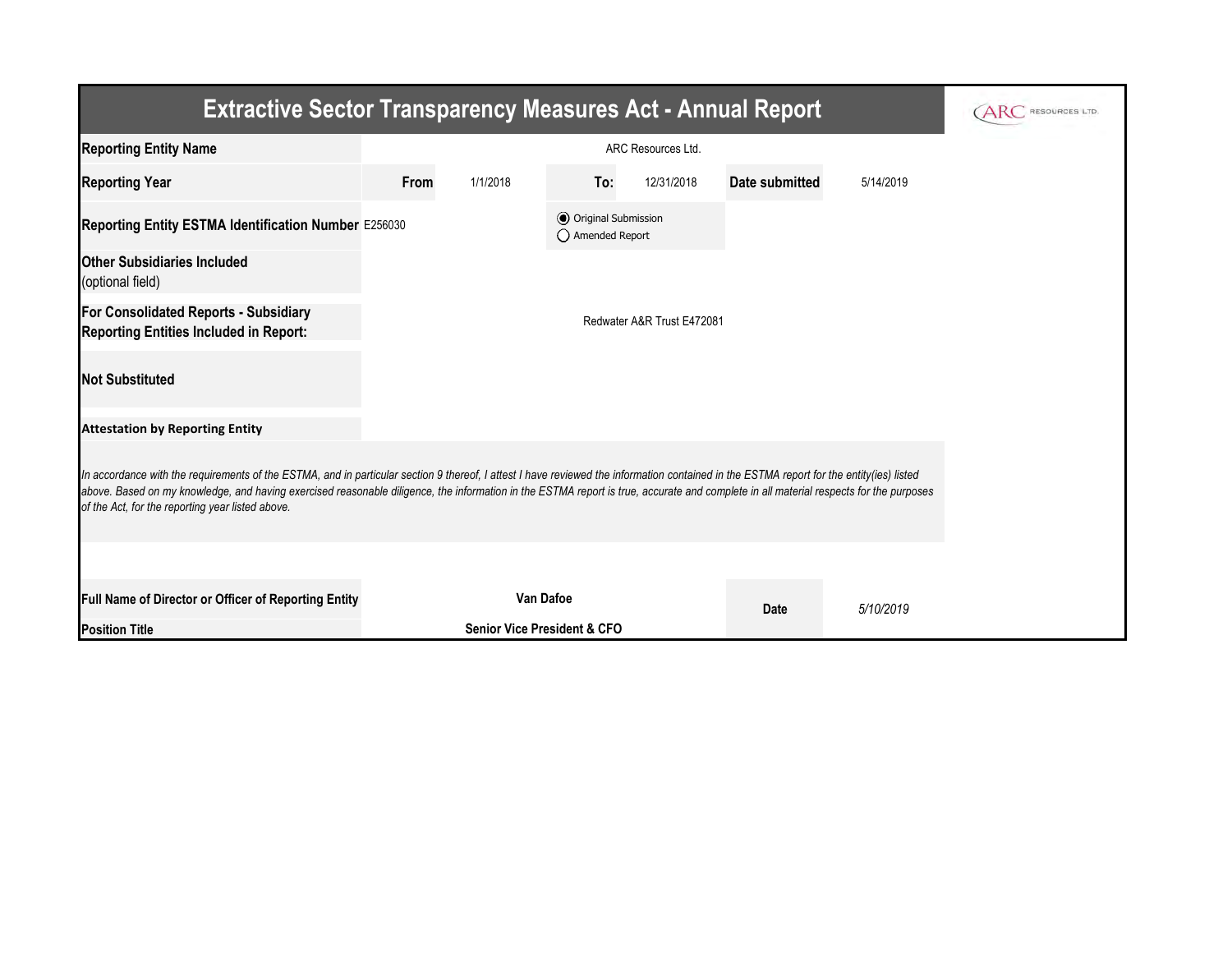| Extractive Sector Transparency Measures Act - Annual Report                                                                                                        |                                                          |                                                                                                |                                      |                  |           |                                |                |                  |                                       |                                      |                                                                                                                                                                             |
|--------------------------------------------------------------------------------------------------------------------------------------------------------------------|----------------------------------------------------------|------------------------------------------------------------------------------------------------|--------------------------------------|------------------|-----------|--------------------------------|----------------|------------------|---------------------------------------|--------------------------------------|-----------------------------------------------------------------------------------------------------------------------------------------------------------------------------|
| <b>Reporting Year</b><br><b>Reporting Entity Name</b><br><b>Reporting Entity ESTMA</b><br><b>Identification Number</b><br><b>Subsidiary Reporting Entities (if</b> | From:                                                    | 1/1/2018                                                                                       | To:<br>ARC Resources Ltd.<br>E256030 | 12/31/2018       |           | Currency of the Report CAD     |                |                  |                                       |                                      |                                                                                                                                                                             |
| necessary)                                                                                                                                                         |                                                          |                                                                                                | Redwater A&R Trust E472081           |                  |           |                                |                |                  |                                       |                                      |                                                                                                                                                                             |
| <b>Payments by Payee</b>                                                                                                                                           |                                                          |                                                                                                |                                      |                  |           |                                |                |                  |                                       |                                      |                                                                                                                                                                             |
| Country                                                                                                                                                            | Payee Name1                                              | Departments, Agency, etc<br>within Payee that Received                                         | <b>Taxes</b>                         | <b>Royalties</b> | Fees      | <b>Production Entitlements</b> | <b>Bonuses</b> | <b>Dividends</b> | Infrastructure<br>mprovement Payments | <b>Total Amount paid to</b><br>Payee | Notes <sup>34</sup>                                                                                                                                                         |
| Canada                                                                                                                                                             | <b>BIG LAKES COUNTY</b>                                  | Payments <sup>2</sup>                                                                          | 370,000                              |                  |           |                                |                |                  |                                       | 370,000                              |                                                                                                                                                                             |
| Canada                                                                                                                                                             | BRAZEAU COUNTY                                           |                                                                                                | 5,060,000                            |                  | 160,000   |                                |                |                  |                                       | 5,220,000                            |                                                                                                                                                                             |
| Canada                                                                                                                                                             | CLEAR HILLS COUNTY                                       |                                                                                                | 260,000                              |                  |           |                                |                |                  |                                       | 260,000                              |                                                                                                                                                                             |
| Canada                                                                                                                                                             | <b>CLEARWATER COUNTY</b>                                 |                                                                                                | 160,000                              |                  |           |                                |                |                  |                                       | 160,000                              |                                                                                                                                                                             |
| Canada                                                                                                                                                             | FEDERAL GOVERNMENT OF<br>CANADA                          | Receiver General                                                                               | 8,410,000                            |                  |           |                                |                |                  |                                       | 8,410,000                            |                                                                                                                                                                             |
| Canada                                                                                                                                                             | <b>HALFWAY RIVER FIRST</b><br>NATION                     | Devlin Gailus Watson Law<br>Corporation                                                        |                                      |                  | 150,000   |                                |                |                  |                                       | 150,000                              |                                                                                                                                                                             |
| Canada                                                                                                                                                             | MUNI DISTRICT-<br>GREENVIEW NO. 16                       |                                                                                                | 2.110.000                            |                  |           |                                |                |                  |                                       | 2.110,000                            |                                                                                                                                                                             |
| Canada                                                                                                                                                             | MUNICIPAL DISTRICT OF<br>TABER<br>PROVINCIAL GOVERNMENT- |                                                                                                | 140,000                              |                  |           |                                |                |                  |                                       | 140,000                              |                                                                                                                                                                             |
| Canada                                                                                                                                                             | ALBERTA                                                  | Alberta Energy Regulator                                                                       |                                      |                  | 3.070.000 |                                |                |                  |                                       | 3.070.000                            |                                                                                                                                                                             |
| Canada                                                                                                                                                             | PROVINCIAL GOVERNMENT-<br>ALBERTA                        | APMC                                                                                           |                                      | 460,000          |           |                                |                |                  |                                       | 460,000                              |                                                                                                                                                                             |
| Canada                                                                                                                                                             | PROVINCIAL GOVERNMENT-<br>ALBERTA                        | Minister of Finance, Province of<br>Alberta - Mineral Operations Division                      |                                      |                  | 960,000   |                                |                |                  |                                       | 960,000                              |                                                                                                                                                                             |
| Canada                                                                                                                                                             | PROVINCIAL GOVERNMENT-<br>ALBERTA                        | Provincial Treasurer of Alberta                                                                | 4,120,000                            | 55,530,000       | 580,000   |                                |                |                  |                                       |                                      | Royalties paid in-kind total<br>\$50,170,000 and are valued at the<br>60,230,000 fair market value of the volumes taken<br>in-kind, based on ARC's realized<br>sales price. |
| Canada                                                                                                                                                             | PROVINCIAL GOVERNMENT-<br>ALBERTA                        | Special Areas Board                                                                            | 140,000                              |                  |           |                                |                |                  |                                       | 140,000                              |                                                                                                                                                                             |
| Canada                                                                                                                                                             | PROVINCIAL GOVERNMENT-<br>B.C.                           | BC Oil & Gas Commission                                                                        |                                      |                  | 1,400,000 |                                |                |                  |                                       | 1,400,000                            |                                                                                                                                                                             |
| Canada                                                                                                                                                             | <b>B.C.</b>                                              | PROVINCIAL GOVERNMENT- Energy, Mines, and Petroleum<br>Resources                               |                                      |                  | 1,720,000 |                                | 890,000        |                  |                                       | 2,610,000                            |                                                                                                                                                                             |
| Canada                                                                                                                                                             | B.C.                                                     | PROVINCIAL GOVERNMENT-Minister of Finance, Resources<br>Revenue Branch & Revenue<br>Management |                                      | 61,360,000       | 150,000   |                                |                |                  |                                       | 61,510,000                           |                                                                                                                                                                             |
| Canada                                                                                                                                                             | B.C.                                                     | PROVINCIAL GOVERNMENT-Minister of Finance & Corporate<br>Relations                             |                                      |                  | 4.640.000 |                                |                |                  |                                       | 4.640,000                            |                                                                                                                                                                             |
| Canada                                                                                                                                                             | B.C.                                                     | PROVINCIAL GOVERNMENT-Ministry of Finance - Surveyor of<br>Taxes                               | 1,530,000                            |                  |           |                                |                |                  |                                       | 1,530,000                            |                                                                                                                                                                             |
| Canada                                                                                                                                                             | PROVINCIAL GOVERNMENT-<br><b>SASK</b>                    | Saskatchewan Ministry of the<br>Economy                                                        |                                      | 190,000          |           |                                |                |                  |                                       | 190,000                              |                                                                                                                                                                             |
| Canada                                                                                                                                                             | SADDLE HILLS COUNTY                                      |                                                                                                | 410,000                              |                  |           |                                |                |                  |                                       | 410,000                              |                                                                                                                                                                             |
| Canada                                                                                                                                                             | STRATHCONA COUNTY                                        |                                                                                                | 330,000                              |                  |           |                                |                |                  |                                       | 330,000                              |                                                                                                                                                                             |
| Canada                                                                                                                                                             | STURGEON COUNTY                                          |                                                                                                | 530,000                              |                  |           |                                |                |                  |                                       | 530,000                              |                                                                                                                                                                             |
| Canada                                                                                                                                                             | THORHILD COUNTY                                          | County of Thorhild No. 7                                                                       | 640,000                              |                  |           |                                |                |                  |                                       | 640,000                              |                                                                                                                                                                             |
| Canada                                                                                                                                                             | TOWN OF DRAYTON<br>VALLEY                                |                                                                                                | 450,000                              |                  |           |                                |                |                  |                                       | 450,000                              |                                                                                                                                                                             |
| Canada                                                                                                                                                             | TOWN OF REDWATER                                         |                                                                                                | 250,000                              |                  |           |                                |                |                  |                                       | 250,000                              |                                                                                                                                                                             |
|                                                                                                                                                                    | All payments were made in Canadian dollars.              |                                                                                                |                                      |                  |           |                                |                |                  |                                       |                                      |                                                                                                                                                                             |
| <b>Additional Notes:</b>                                                                                                                                           |                                                          |                                                                                                |                                      |                  |           |                                |                |                  |                                       |                                      |                                                                                                                                                                             |

' Eater he proper name of the Payes receiving the money (i.e. the municipality of x, the province of y, national government of 2).<br>"When payments are made a kind of the film that include the material includes in kind contr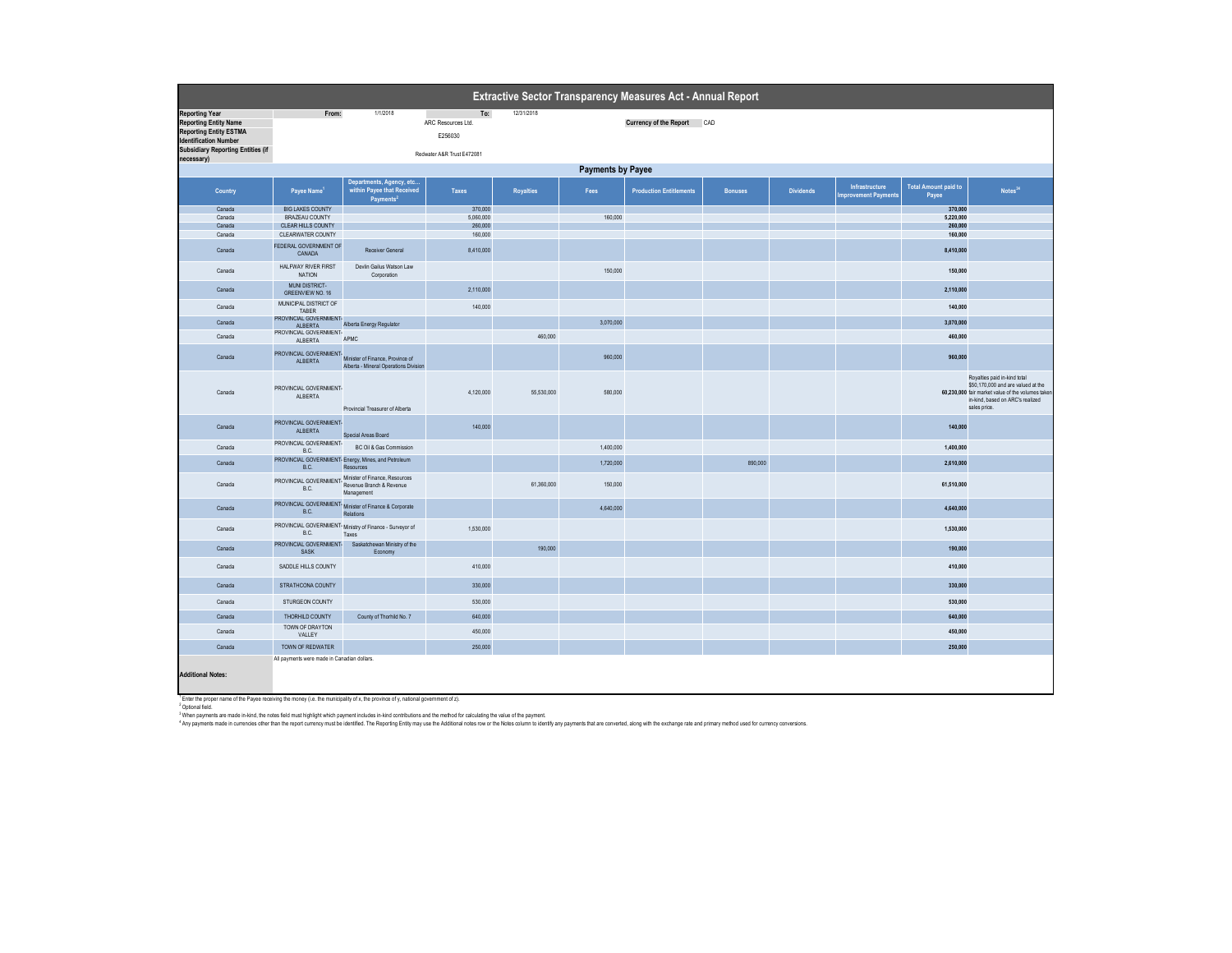| Extractive Sector Transparency Measures Act - Annual Report   |                                             |              |                            |            |                                |                                  |                  |                                               |                                        |                                                                                                                                                            |  |
|---------------------------------------------------------------|---------------------------------------------|--------------|----------------------------|------------|--------------------------------|----------------------------------|------------------|-----------------------------------------------|----------------------------------------|------------------------------------------------------------------------------------------------------------------------------------------------------------|--|
| <b>Reporting Year</b>                                         | From:                                       | 1/1/2018     | To:                        | 12/31/2018 |                                |                                  |                  |                                               |                                        |                                                                                                                                                            |  |
| <b>Reporting Entity Name</b>                                  |                                             |              | ARC Resources Ltd.         |            |                                | <b>Currency of the</b><br>Report | CAD              |                                               |                                        |                                                                                                                                                            |  |
| <b>Reporting Entity ESTMA</b><br><b>Identification Number</b> |                                             |              | E256030                    |            |                                |                                  |                  |                                               |                                        |                                                                                                                                                            |  |
| <b>Subsidiary Reporting Entities (if</b><br>necessary)        |                                             |              | Redwater A&R Trust E472081 |            |                                |                                  |                  |                                               |                                        |                                                                                                                                                            |  |
| <b>Payments by Project</b>                                    |                                             |              |                            |            |                                |                                  |                  |                                               |                                        |                                                                                                                                                            |  |
| <b>Country</b>                                                | Project Name <sup>1</sup>                   | <b>Taxes</b> | <b>Royalties</b>           | Fees       | <b>Production Entitlements</b> | <b>Bonuses</b>                   | <b>Dividends</b> | Infrastructure<br><b>Improvement Payments</b> | <b>Total Amount paid by</b><br>Project | Notes <sup>23</sup>                                                                                                                                        |  |
| Canada                                                        | Northeast British Columbia                  | 1,540,000    | 61,360,000                 | 8,060,000  |                                | 890,000                          |                  |                                               | 71,850,000                             |                                                                                                                                                            |  |
| Canada                                                        | Northern Alberta                            | 9,080,000    | 51,390,000                 | 4,190,000  |                                |                                  |                  |                                               | 64,660,000                             | Royalties paid in-kind total \$45,620,000 and are<br>valued at the fair market value of the volumes taken<br>in-kind, based on ARC's realized sales price. |  |
| Canada                                                        | Redwater                                    | 1,760,000    | 4,610,000                  | 580,000    |                                |                                  |                  |                                               | 6,950,000                              | Royalties paid in-kind total \$4,550,000 and are<br>valued at the fair market value of the volumes taken<br>in-kind, based on ARC's realized sales price.  |  |
| Canada                                                        | Saskatchewan                                |              | 190,000                    |            |                                |                                  |                  |                                               | 190,000                                |                                                                                                                                                            |  |
| <b>Additional Notes<sup>3</sup>:</b>                          | All Payments were made in Canadian dollars. |              |                            |            |                                |                                  |                  |                                               |                                        |                                                                                                                                                            |  |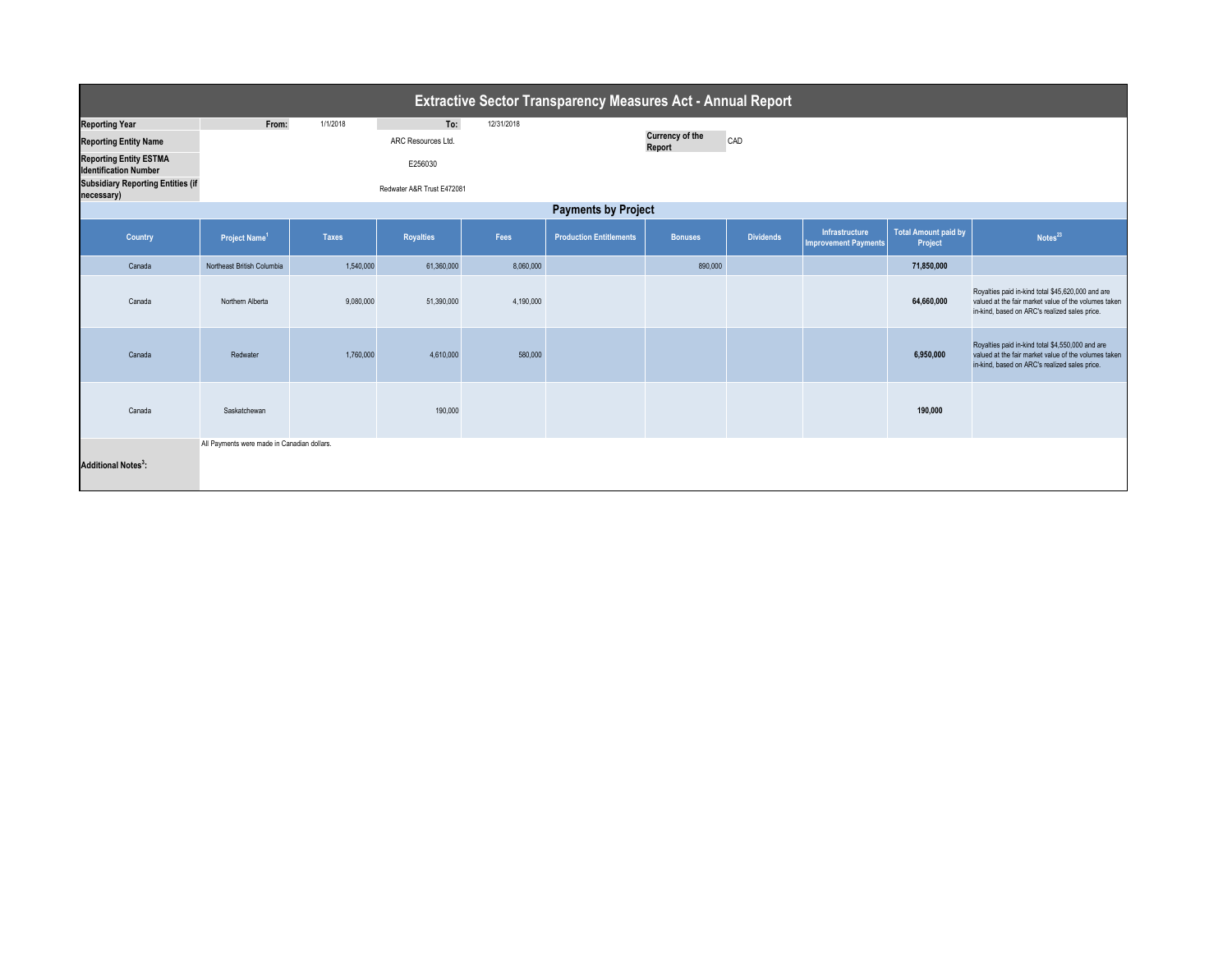

# **INTRODUCTION**

ARC Resources Ltd. and its subsidiaries (collectively the "Company" or "ARC") has prepared the following report ("the Report") of payments made to government entities for the year ended December 31, 2018 as required by the Extractive Sector Transparency Measures Act S.C. 2014, c.39, s.376 ("ESTMA" or the "Act").

ARC makes a broader socio-economic contribution to the local areas in which we operate in addition to the payments that are required to be reported under the Act. For further information on such broader contributions, please refer to ARC's 2018 Sustainability Report.

## **BASIS OF PREPARATION**

The Report has been prepared in accordance with the requirements of the Act and the Natural Resources Canada ("NRCan") Technical Reporting Specifications. The Technical Reporting Specifications provides specifications with regards to the form and manner of reporting. The following is a summary of judgments and definitions that ARC has made for the purpose of preparing the Report.

#### **Payee**

For purposes of the Act, a payee is:

- a) Any government in Canada or in a foreign state.
- b) A body that is established by two or more governments.

c) Any trust, board, commission, corporation or body or other authority that is established to exercise or perform, or that exercises or performs, a power, duty or function of a government for a government referred to in paragraph (a) above or a body referred to in paragraph (b) above.

Payees include governments at any level, including national, regional, state/provincial or local/municipal levels. Payees include Crown corporations and other state-owned enterprises that are exercising or performing a power, duty or function of government.

The individual department, agency or other body of the payee that received the payment is disclosed, where practical, in a supplementary note to the Report.

## **Activities within the scope of the Report**

Payments made by ARC to payees relating to the commercial development of oil, gas and minerals ("commercial development") are disclosed in this Report. ARC makes payments related to its initial processing activities which are integrated with its extraction operations and comprise commercial development. The Report excludes payments that are not related to ARC's commercial development activities, as defined by the Act and in the associated Guidance document published by NRCan.

## **Project**

Payments are reported at the project level except for payments that are not attributable to a specific project and are reported at the entity level. Corporate income taxes, which are typically not levied at a project level, are an example of this.

A "project" means the operational activities that are governed by a single contract, license, lease, concession or similar legal agreement and form the basis for payment liabilities with a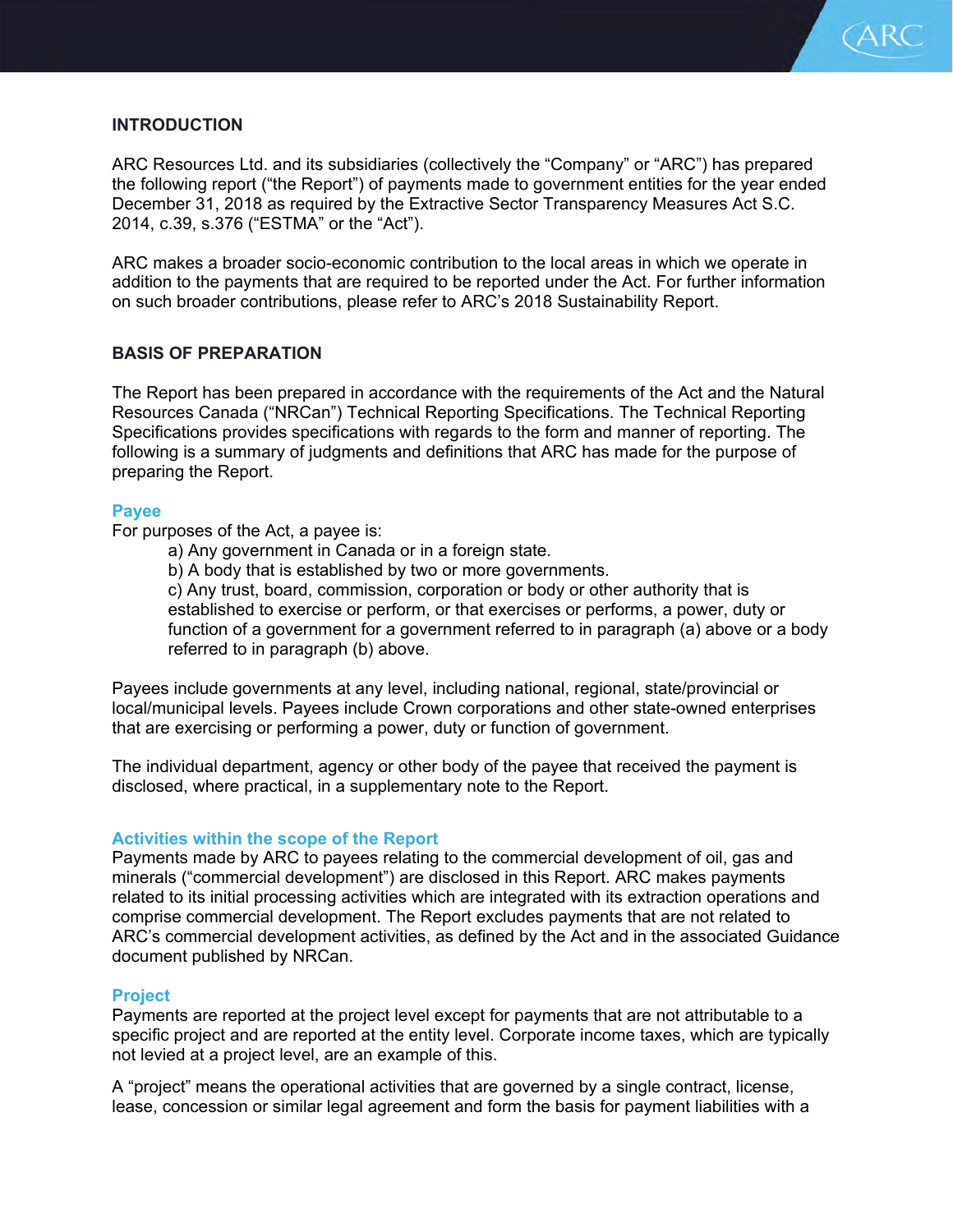government. However, if multiple such agreements are substantially interconnected, ARC has aggregated such interconnected agreements into a single "Project" for reporting purposes, as permitted under the Act and the associated Technical Reporting Specifications published by NRCan.

(ARC

## **Cash and in-kind payments**

Payments are reported on a cash basis, meaning they are reported in the period in which they are paid. In-kind payments are converted to an equivalent cash value based on cost or, if cost is not determinable, the in-kind payment is reported at the fair market value. The valuation method for each payment has been disclosed in a supplementary note to the Report.

All information is reported in Canadian dollars ("Cdn\$"). Payments to the "same payee" that meet or exceed \$100,000 Cdn in one category of payment are disclosed. Payments disclosed are rounded to the nearest \$10,000 Cdn.

## **Payments made in situations of joint control**

Where ARC has itself made a reportable payment to a payee, regardless of whether ARC is the operator, the full amount paid has been disclosed; this is the case even where ARC as the operator has been proportionally reimbursed by its non-operating partners through a partner billing process.

## **Payment Categories**

The information is reported under the following payment categories.

### *Taxes*

This category may include taxes paid by ARC on its income, profits or production. Taxes reported include property taxes, business taxes and certain provincial resource surcharges. Consumption taxes and personal income taxes are excluded.

## *Royalties*

These are payments for the rights to extract oil and gas resources, typically at a set percentage of revenue less any deductions that may be taken. Royalties paid in kind are also reported under this category.

## *Fees*

This category may include rental fees, entry fees and regulatory charges as well as fees or other consideration for licenses, permits or concessions. Amounts paid in ordinary course commercial transactions in exchange for services provided by a payee are excluded.

#### *Production entitlements*

A payee's share of oil, gas or mineral production under a production sharing agreement or a similar contractual or legislated arrangement is reported under this category. For the year ended December 31, 2018, there were no reportable production entitlement payments to a payee.

## *Bonuses*

Signing, discovery, production and any other type of bonuses paid to a payee are reported under this category.

## *Dividends*